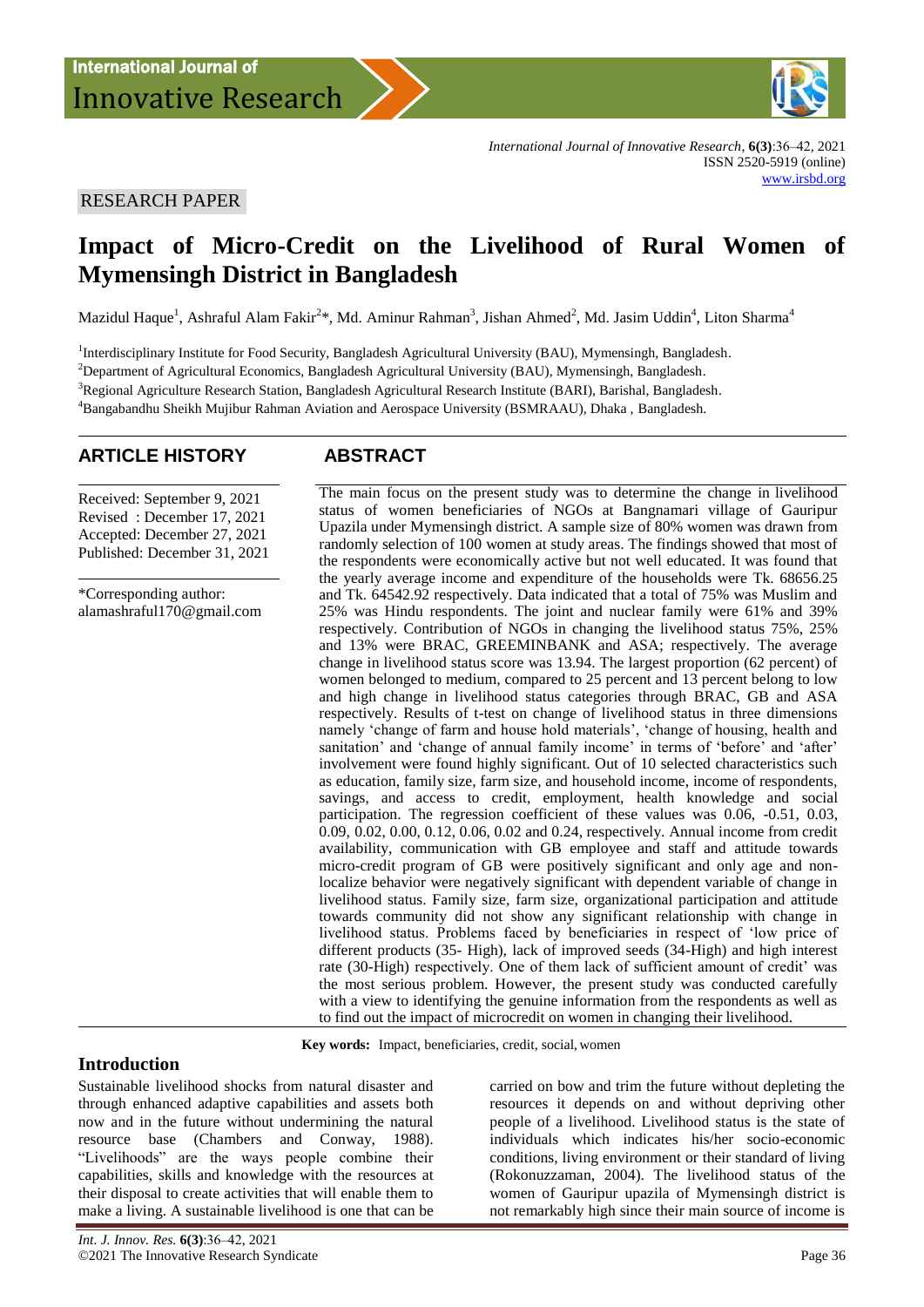subsistence agricultural practices. Bangladesh is the pioneer of microcredit program in the world. At present more than 10000 micro finance institutions are operating in the country. The first Microcredit Summit (MCS) held in Washington, DC in 1997 was an important event for mainstreaming microcredit and microfinance, as the leading development initiative with the potential to address poverty alleviation and gender equity issues. The ambitious action plan, drafted by the various participating stakeholders (e.g., donors, political leaders, policymakers, NGOs, commercial lenders and multinational corporations), sought to provide "credit to 100 million of the world's poorest families" and particularly to women by 2005 (Anon., 2001). Microfinance's successfully addressed these two fronts of international development is evidenced by the UN proclamation of the year 2005 as the International Year of Microfinance (UN 1998). To coordinate and maintain consistency among the varied agencies currently engaged in these projects, the Consultative Group to Assist the Poorest (CGAP) has developed general guidelines that are now widely adopted. (Anon., 2002). In Bangladesh, Women constitute about half of the total population of which 80 percent live in rural areas (BBS, 2006) on the basis of twenty indicators related to health, marriage, children, education, employment and social equality, Bangladeshi women have been lowest in the world. The World Bank study in Bangladesh highlights that women have limited role in household decisionmaking, limited access and control over household resources (physical and financial assets), low level of individual assets, heavy domestic workloads, restricted mobility and inadequate knowledge and skills that leading to women"s vulnerability (Sebstad and Cohen 2002: 44).

## **Materials and Methods**

#### **Selection of the study area**

Farm management is one of the prominent livelihood options in the village areas of Bangladesh. When selecting the study area, this issue was considered. Farm management research requires selection of an area where the research is to be conducted and related information requires to be collected. Moreover, the area in which farm business survey is to be conducted depends on the specific purpose of the survey and the possible cooperation from the respondents. Keeping this in mind Bangnamari village of Gauripur Upazila under Mymensingh district was purposively selected for the present study. The main reasons for selecting the village were ; (i) poverty reduction and livelihood development program (ii) credit receivers were available in the study area; (iii) the selected area is well served by roads and rickshaw services; and (iv) perfect cooperation with the respondents so that reliable data might be obtained.

#### **Period of survey**

The data were collected from the individual women through the direct interview method. Before starting the interview, each respondent was given a brief description about the nature and purpose of the study. For the present study, data were collected during the period from July to October, 2019.

#### **Selection of the sample**

After preparation of survey schedule, sample selection is an important part of survey work. A total of 80 women were collected for collecting data by gradually. It is generally not possible to make census survey covering all the borrowers. The sample size should be as large as possible to allow for adequate degrees of freedom in the statistical analysis. In other words, administration of field research, processing and analyzing of data should be manageable within the limits imposed by physical, human and financial resources. A total of 80 women were selected to achieve the objectives of the study was taken into account. At first the leading NGOs namely ASA, BRAC, GB were targeted for data collection. Data collected in this study are hierarchical in nature where individuals are nested into villages and villages are nested into districts.

## **Preparation of survey schedule**

Keeping the objectives of the study in mind, survey schedule was carefully prepared in such a way that all the necessary items were included. A draft schedule was first prepared having the advice of the supervisor. A set of interview schedules was prepared for collecting reliable information from the respondents. Then the draft schedule was tested and attention was paid for inclusion of new information that was not included in the draft schedule. Thus the draft schedule was improved, rearranged and modified in the light of the actual and practical experience. After making necessary adjustment, a final survey schedule was developed in logical sequence. The final schedule included the following information:

Identification of the respondents and family composition

- **.** Education and occupation of the respondents
- **.** Information related to assets.
- **.** Annual income and expenditure of the respondents.

#### **Methods of data collection**

Primary data were collected from the selected respondents through the direct interview conducted by the researcher himself and with the help of other researchers. After preparing the schedule, each selected respondent was interviewed separately. The questions were asked sequentially in a simple manner. The responses were recorded directly on the interview schedules. Usually the respondents at grass root level do not keep written records of their different activities. So, the researcher had to depend on bare memory of the respondents. During interview, the researcher asked questions systematically and explained whenever necessary. After completion of each interview, the schedule was checked and verified to be sure that answer had been properly recorded. In order to minimize errors data were collected in appropriate standard units.

#### **Processing and analysis of data**

After completion of necessary information, the schedules were carefully checked scrutinized and edited to avoid irrelevant information. Collected data was classified, tabulated and analyzed in terms of the objectives set for the study to derive the relevant findings. Responses of the completed questionnaires were numerically coded and analyzed. In addition, figures and tables were also prepared by using Microsoft office (MS word and Excel).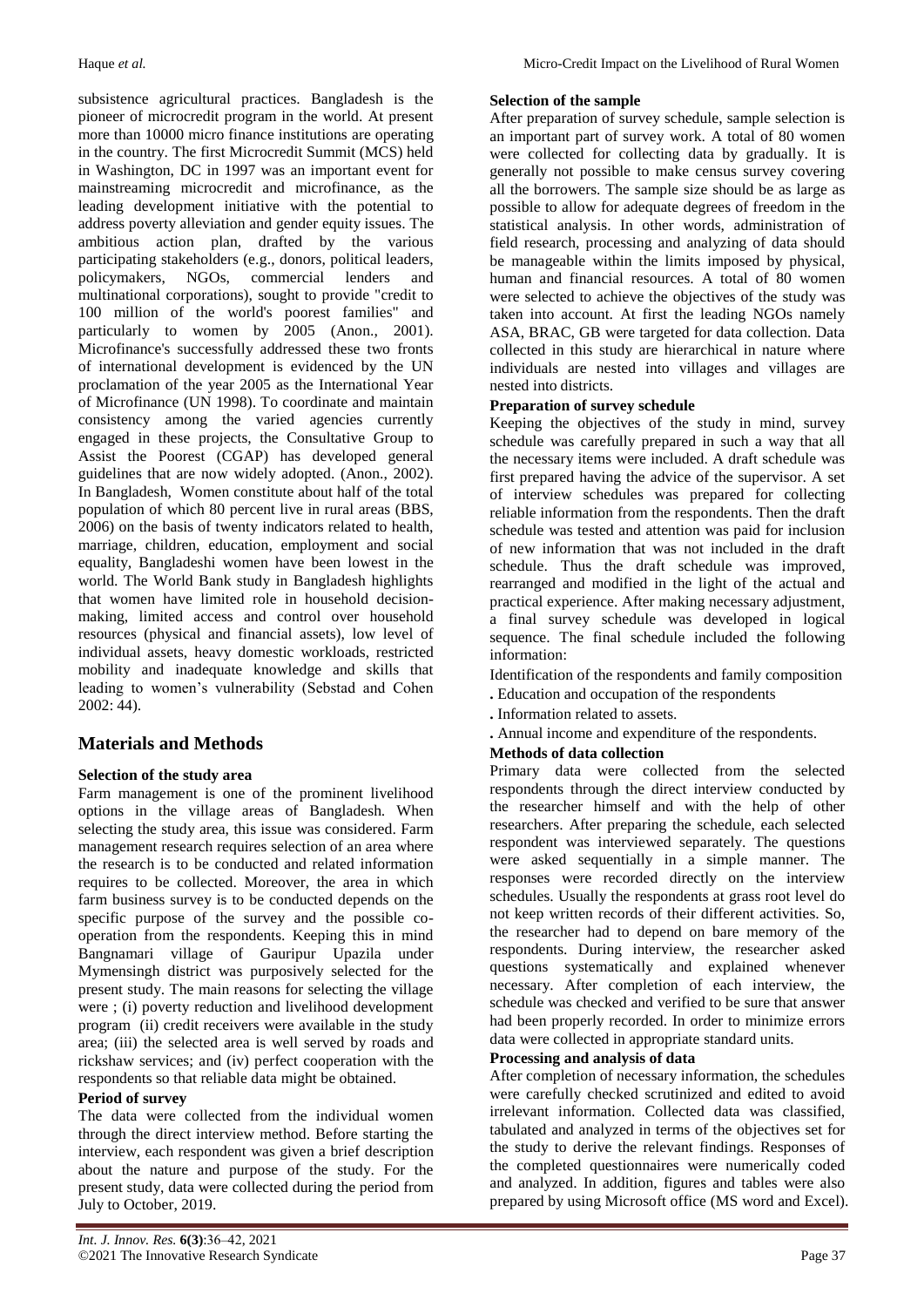#### **Problems faced in data collection**

> Carrying out a research depending on the collection of field level data is not an easy work and it entails some problems. The problems and limitations faced by the researcher during data collection are asfollows:

**>** Most of the respondents initially hesitated to answer the questions because they had no previous idea about su ch type of interview. To overcome this situation, a good deal of time had to spend to gain their confidence.

**>** Sometimes the respondents were not available at home. In this case, the researcher required to make multi visit to conduct a single interview.

**>** Illiteracy of the respondents was another problem to the researcher. Sometimes the respondents could not answer to question accurately because of their hazy concepts.

> The respondents were women and usually they did not keep any written records of their household activities. Therefore, in collecting information from bare memory of the respondents much care was needed on the part of the researcher.

**>** The respondents hesitated to answer the question about the actual amount of annual income or expenditure because they were afraid of tax imposition, crop acreage restriction and land acquisition by theGovernment.

**>** It was too difficult to convince the respondents about the utility of the study. They did not want to understand or rely upon the researcher that the study was strictly for academic purpose.

In spite of these problems, the researcher always tried to collect as much as possible the correct information through continuous persuasion.

#### **Results and Discussion**

#### **Socio-economic characteristics of the beneficiaries Age structure:**

About 75% and 25% of the respondents were Muslims and Hindus respectively. Different categories of age groups: young (20-30 years), middle aged (31-40 years) and old (41-60 years) were considered to examine the age structure. It appeared (Figure 1) that age group of 41-60 years was the highest (45%) and 20-30 years was the lowest (23%) considering all respondents.



**Figure 1:** Religion and age structure

#### **Family size and composition**

In the present study, families were classified into two types as nuclear family and joint family. About 61% of respondents lived in joint families and 39% in nuclear families in the study area.



**Figure 2:** Family size and type of respondents

#### **Impact or Change in livelihood status**

Change in livelihood status was found to range from 1- 100 with mean of 13.94 and standard deviation with 4.85. Data furnished in Fig. 3 indicated that large proportion (62 percent) of the respondents fell under medium change in livelihood status while 25 percent and 13 percent fell under low and high change in livelihood status through BRAC, GRAMEEN BANK and ASA, respectively. Interestingly, it was found that 75 percent respondents got opportunity to change their livelihood status after involving themselves with micro-credit program of BRAC.



**Figure 3:** Different Categories of Change in livelihood status of beneficiaries by NGOs.

**Table 1:** Comparative change pattern of livelihood status "before" and "after "involvement with micro-credit program

| $P - P - P$<br><b>Variables</b> |               | Average | <b>Calculated</b> |  |  |
|---------------------------------|---------------|---------|-------------------|--|--|
|                                 | <b>Before</b> | After   | t-value           |  |  |
| Change of farm and              |               |         |                   |  |  |
| household materials             | 30.76         | 32.76   | 3.67              |  |  |
| (score)                         |               |         |                   |  |  |
| Change of housing,              |               |         |                   |  |  |
| health and sanitation           | 33.38         | 37.67   | 3.14              |  |  |
| (score)                         |               |         |                   |  |  |
| Change of annual                | 45.57         | 51.87   | 4.54              |  |  |
| family income (score)           |               |         |                   |  |  |

#### **Pattern of Average Yearly Income and Expenditure of the Households**

In this study, annual personal income of the respondents is considered as the summation of income earned by respondents from different farm and nonfarm activities. It was found that the amount of yearly average income of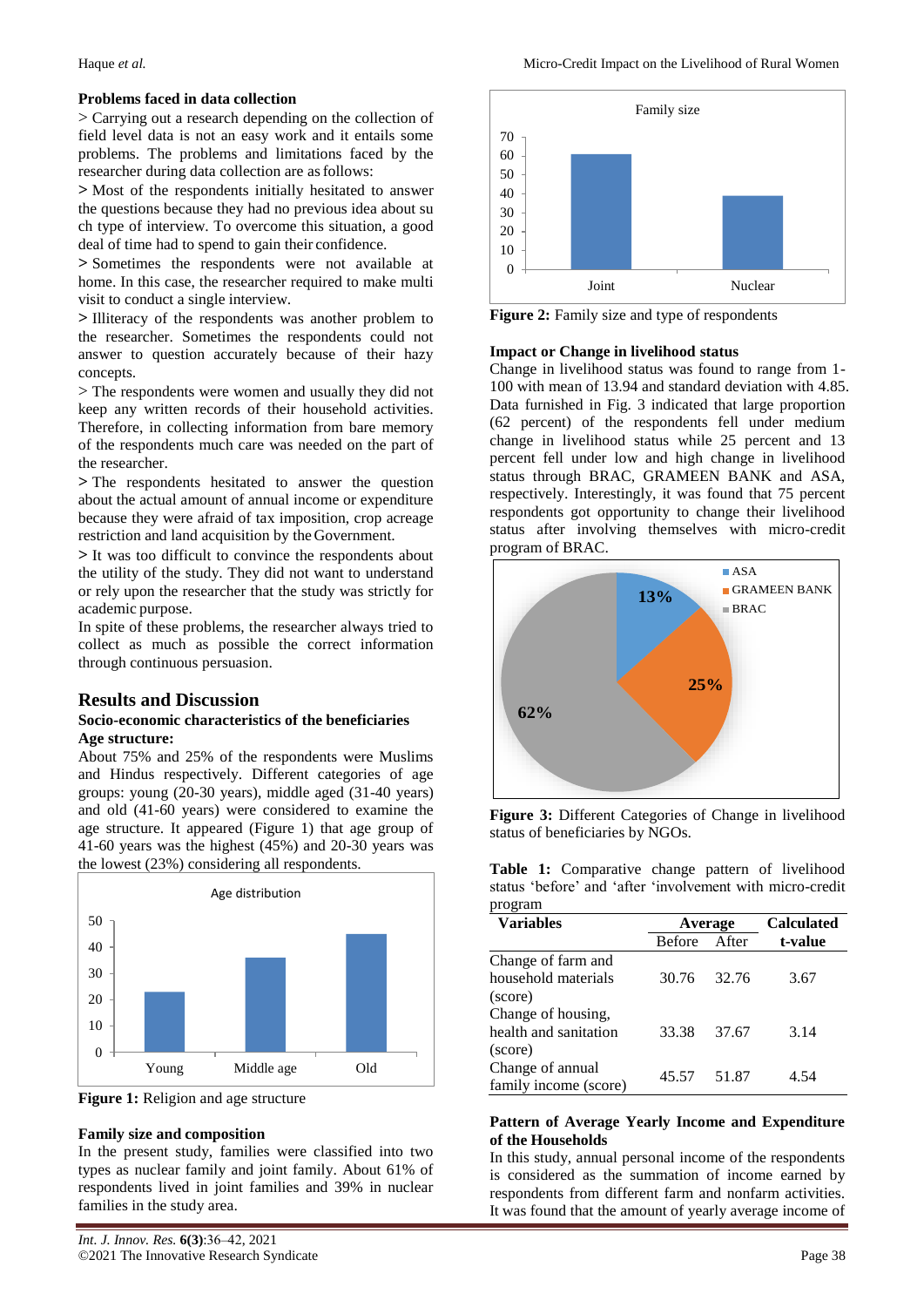respondents from agricultural activities was Tk. 3725.00 and average income from non -agricultural activities was Tk. 4433.77 (Table 2). Total yearly average income was Tk. 8158.77. Again, annual income of the household was considered as the summation of income earned by all family members from different farm and non-farm activities. Table 2 represents the average yearly income patterns of the households. From the Table 2, it was found that the amount of yearly average income from agricultural activities was Tk. 27006.25 and average income from non - agricultural activities was Tk. 41650.00. Total yearly average income was Tk.68656.25. Annual expenditure was also calculated by considering the cost of all food and non- food items used by all family members. It was found from the table 2 that total yearly average expenditure was Tk. 64542.92 where a large amount of earning money was spent on buying food items.

**Table 2:** Yearly personal and households income patterns

|         | Average personal Average households |
|---------|-------------------------------------|
|         | income (Tk./year) income (Tk./year) |
| 3725.00 | 27006.25                            |
| 4433.77 | 41650.00                            |
| 8158.77 | 68656.25                            |
|         |                                     |

**Table 3 :** Yearly expenditure patterns of the households

| <b>Items</b>  | Average expenditure (Tk/year) |  |  |
|---------------|-------------------------------|--|--|
| Food          | 48475.00                      |  |  |
| Cloths        | 4025.00                       |  |  |
| Housing       | 1996.25                       |  |  |
| Education     | 3531.25                       |  |  |
| Health care   | 3473.75                       |  |  |
| <b>Others</b> | 3041.67                       |  |  |
| <b>Total</b>  | 64542.92                      |  |  |

#### **Yearly Income of the Household and Respondents**

A little number of rural women in this study area was contributing in family as an earning member. The distribution of the household and the respondents according to their income is shown in Table 4. Table shows that the highest number 50% of the respondents earned less than or equal to 30000 and 38.75% percent of the respondents have no income earning activities. Table 4: Distribution of Yearly Income of the Household

| Table 4: Distribution of Tearly Income of the Hot |  |  |  |
|---------------------------------------------------|--|--|--|
| and Respondents                                   |  |  |  |
|                                                   |  |  |  |

| <b>Categories of</b> | <b>Households</b> |         | <b>Respondents</b> |           |  |
|----------------------|-------------------|---------|--------------------|-----------|--|
| income               | Number            | Percent | Number Percent     |           |  |
| No income            | 0                 | 0       | 31                 | 38.7<br>5 |  |
| ${}<$ 30000          | 1                 | 1.28    | 40                 | 50        |  |
| 30000-60000          | 35                | 43.75   | 4                  | 5         |  |
| 60000-80000          | 14                | 17.50   | 3                  | 3.75      |  |
| 60000-80000          | 30                | 37.50   | 2                  | 2.50      |  |
| Total                | 80                | 100.00  | 80                 | 100       |  |

### **Effects of Selected Factors on Livelihood assets**

There is no single and direct indicator of measuring food security. Food security is dependent on agricultural production, food imports and donations, employment opportunities and income earning, intra household decision-making and resource allocation, health care utilization and caring practices. The main determinants of household food security are income, household size, Education, price of staple food and sex of household head. In spite of the common use of a relatively small number of food security indicators in much of the literature on the subject, however, not all programs can be evaluated using all or even some of these criteria. The regression result (estimated values of the co- efficient and related statistics) of this research has been presented in Table 5 and the significant variables have been described later.

**Family Size:** Family size affects household food security negatively. If the family size of any household is large, there will be a chance to be food in secured for that household. So, food security depends on family size of any household. The regression coefficient of family size was -0.51 which was statistically significant at 1 percent level. It indicates that holding all other variables constant, 1 percent increase in family size would lead to a decrease of food security by -0.51 percent.

**Education:** The co-efficient was statistically significant at 1 per cent level which indicates that it is a very important indicator of food security. Educated women know that how to be food secured in the household. So education is a prominent indicator through which the rural women become food secured in the community. Lawal (2005) also found in his research that education and land size influence rural women to utilize the improve practices for household food security and nutrition.

**Annual Savings:** Impact on Annual Savings as evident from Table 5 that the average saving of the respondents was Tk. 5198.59 before joining the ASA and it was increased to Tk. 8769.64 after joining the ASA loan operation. The difference came to Tk. 3571.06 and it constituted about 68.69% increase in savings of the participating families in the study area. Change in savings between the two groups was mostly in livestock rearing (around three times) compared to other occupations since after taking loan, the beneficiary community received market support from the NGO which ensured their higher market price. Therefore, the t state was 1.40 and p value of that savings was 0.16.

Farm size: Farm size affects household food security largely. If the farm size of any household is large, there will be a chance to be food in secured for that household. So, food security depends on farm size of any household. The regression coefficient of farm size was 0.03 which was statistically significant at 0.02 percent level. It indicates that holding all other variables constant, 0.02 percent increase in farm size would lead to a decrease of food security by 0.0 percent.

**Health Status:** Clients were asked a series of questions about the health of each of the women based on the content of the intervention. For example, they were asked how many days of diarrhea the child had experienced in the last four weeks, or whether they had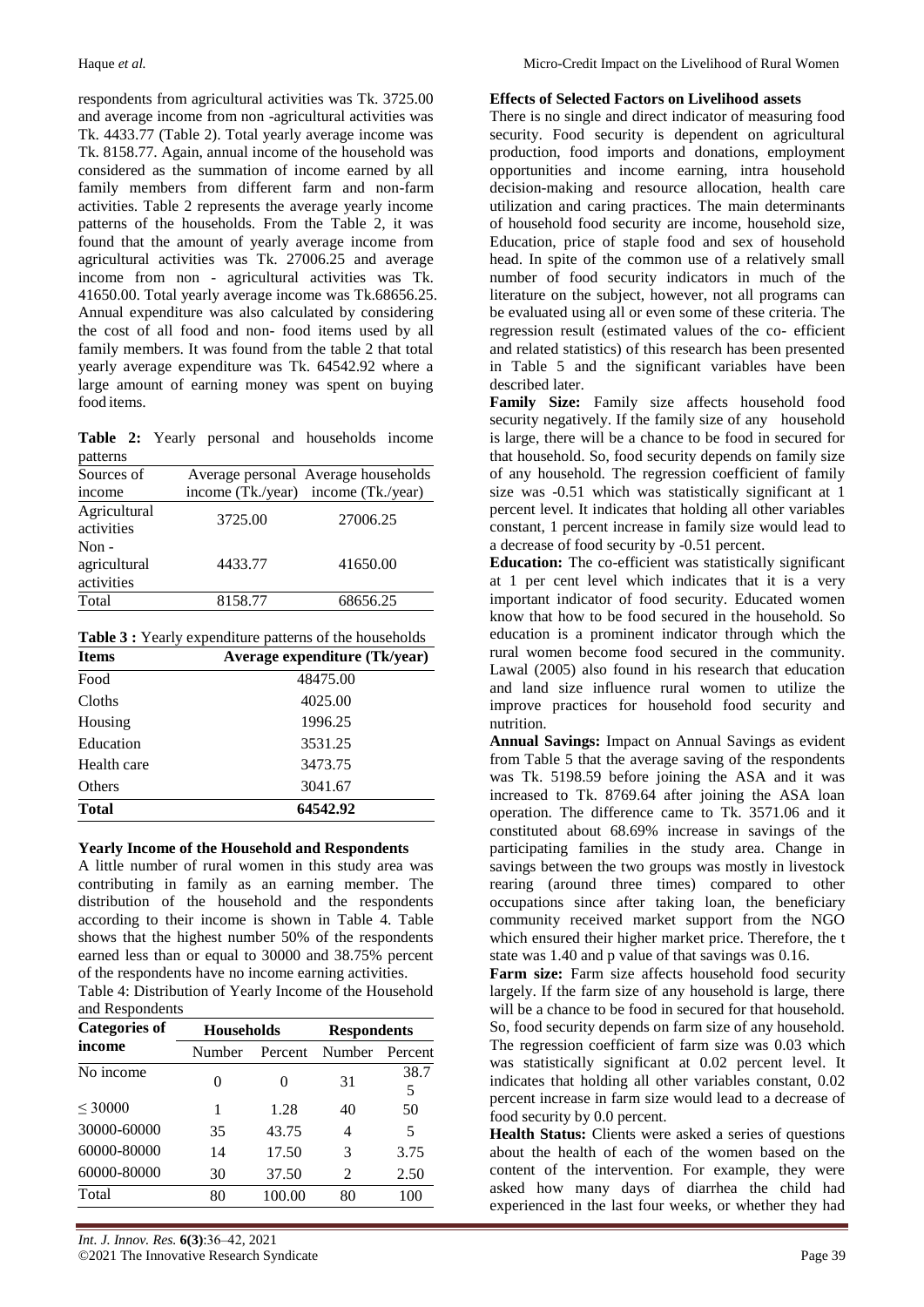had difficulty breathing due to a cough. These data were only collected at follow-up. Additionally, height and weight were collected at baseline and follow-up using standard techniques. Wooden stadio meters were constructed locally to measure height, and digital Taylor Electronic Lithium Scales Model 7324W recorded weight. Z- scores for each child's weight-for-age, length/height-for-age, and body mass index (BMI)-forage were calculated using WHO reference standards. These were then used to determine the prevalence of underweight, stunting, and overweight in this population. Blood hemoglobin levels were measured at baseline and follow-up with finger pricks using the HemoCue Hb 201+ System (HemoCue Inc., Lake Forest, CA). Hemoglobin levels were not adjusted for altitude because Pucallpa lies at 200 m above sea level.

**Table 5:** Factors affecting livelihood assets in the studied households

| <b>Parameters</b>                 | Coefficients |      |         | S. E. T State P value |
|-----------------------------------|--------------|------|---------|-----------------------|
| Intercept                         | $-0.55$      | 0.37 | $-1.46$ | 0.15                  |
| Education of<br>respondent $(X1)$ | $0.06*$      | 0.02 | 2.77    | 0.01                  |
| Family size $(X2)$                | $-0.51*$     | 0.05 | $-9.99$ | 0.01                  |
| Farm size $(X3)$                  | 0.03         | 0.02 | 1.45    | 0.015                 |
| Household<br>income $(X4)$        | $0.09*$      | 0.04 | 2.61    | 0.01                  |
| Income of<br>respondent $(X5)$    | 0.02         | 0.01 | 0.76    | 0.45                  |
| Savings (X6)                      | 0.00         | 0.00 | 1.40    | 0.16                  |
| Access to credit<br>(X7)          | $0.12**$     | 0.06 | 2.03    | 0.05                  |
| Employment<br>(X8)                | $0.06**$     | 0.02 | 0.73    | 0.47                  |
| Health<br>knowledge $(X9)$        | 0.02         | 0.11 | 0.20    | 0.84                  |
| Social<br>participation<br>(X10)  | $0.24*$      | 0.09 | 2.64    | 0.01                  |

**Note:** \*\* indicates 5%, and \*indicates 1% level of significant

**Household Income:** Household food security depends on the income of household. Households having lower income have chance to become food insecure. On the other hand, high income group or households are most of the time food secured compared to the lower income group, because high income group have ability to buy sufficient nutritional food items. The regression coefficient of household income was 0.09 which was statistically significant at 1 percent level. But the coefficient of savings was 0.00 that indicates savings has no any influence on food security.

**Availability of Credit:** Sometimes due to the lack of credit, households face financial problem. As a result, they are not able to buy required amount of nutritional food and sometime, they cannot apply agricultural inputs. So, there are few households whose need credit but high dependencies on credit make them poorer and through this process, they have chance to become food unsecured. The regression coefficient of access to credit was 0.12, statistically significant at 5 percent level indicates that

holding all other variables constant, 1 percent increase in access to credit would lead to an increase of food security by 0.12 percent.

**Employment status:** The regression coefficient of employment was 0.03. It indicates that holding all other variables constant, 1 percent increase in employment would lead to an increase of food security by 0.03 percent. It could be due to the fact that an employed person can easily fulfill the requirement of daily dietary and nutritional need. That means employment status ensures household food security.

Social participation: The regression coefficient of social participation was 0.24. The co- efficient was statistically significant at 1 percent level. It indicates that holding all other variables constant, 1 percent increase in social participation would lead to an increase of food security by 0.24 percent. Though in this research, the regression coefficient of health knowledge, decision making ability, spending ability, control over capital etc. were not found significant, but in many empirical literatures, the variables are found significant. The estimated value of co-efficient of adjusted R square was 0.60.

**Table 6:** Problems and constraints faced by the respondents

| <b>Problems and</b><br>constraints |    | <b>High Moderate Not at all Total</b> |    |    |
|------------------------------------|----|---------------------------------------|----|----|
| High interest rate                 | 30 | 19                                    | 31 | 80 |
| Lack of storage<br>facilities      | 19 | 25                                    | 46 | 80 |
| Burden of old debt                 | 25 | 31                                    | 24 | 80 |
| Low price of different<br>products | 35 | 45                                    |    | 80 |
| Shortage of grazing<br>land        | 23 | 32                                    | 25 | 80 |
| Lack of improved<br>seeds          | 34 | 24                                    | 22 | 80 |

Source : Field survey, 2019

## **Conclusion**

Women constitute nearly of half of the total population of Bangladesh. The present study revealed that most of the rural women had a great chance to ensure household income security in changing their livelihood pattern by the assistance of NGOs. In the study area, most of the rural women were not empowered. Through women empowerment we can easily overcome the problem of poverty in the society. For low income, lack of food and illiterate, women whose need to empowerment but in Bangladesh, basically in rural area women are living in social and religious prejudice. To improve this situation as well as changing their livelihood, some pragmatic steps are needed to be undertaken not only by the major intervening agencies, such as GO and NGOs but also by the rural community itself. Strategies aimed at empowering women must address both their practical and strategic gender needs. In view of the above considerations, the following strategies are recommended:

i) Promoting rural women's participation in decisionmaking, including through affirmative action, and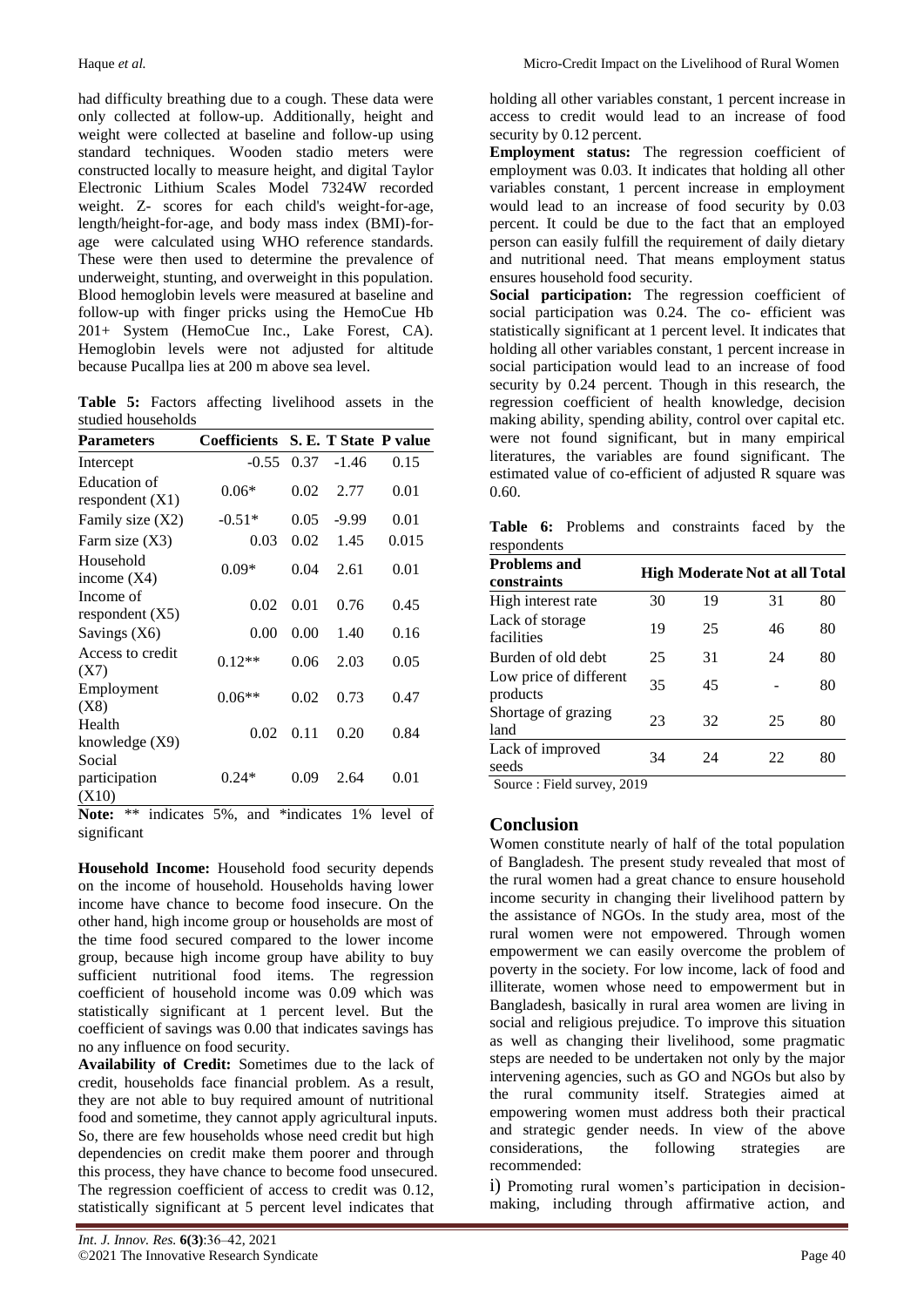support for women"s organizations, labour unions or other associations and civil society groups promoting rural women's rights;

ii) The status of rural women could be improved with the access to formal education. Community based education to rural women needs to be promoted. Governmental organizations, NGOs and local community leaders need to take necessary steps to uproot illiteracy and related social deficiencies from rural communities.

iii) Supporting remunerative non-agricultural employment of rural women, improving working conditions and increasing access to productive resources; Encouraging informal women"s groups in rural areas would be a step toward increasing their empowerment since this would facilitate greater mobility outside the home and their access to media. Local community leaders, extension personnel, NGO workers and representatives from women"s organization would provide a vital contribution to such group by motivating them toward engaging in various development activities. Though micro-credit played an important role in socioeconomic development of Bangladesh, in this study some problems of the NGOs micro-credit activities were detected.

These were:

• High rate of interest was one of the problems of microcredit.

• Early start of repaying loan was another problem. It was very difficult for the respondents to repay the loan just in the next week after taking loan. It is very difficult to get return from any sector so quickly. Insufficient amount of loan was another major problem to start any activity and hence to alleviate poverty. Lack of proper supervision of the NGOs workers was found in this study.

• Interest rate was not the same in all NGOs. Different NGOs followed different methods to calculate the rate of interest. From the respondents' perspective the reasons of drop out from any NGO were small amount of loan, burden of old debt, taking loan for their husbands and not repaying the installments properly, etc. It was found that the monitoring system of the NGOs was not good Most of the NGOs' members were from the poor families. So there was a chance to use the loan money to mitigate their emergency needs or to invest in unproductive sector(s). Thus the monitoring system of the NGOs should be increased. Proper monitoring system enhances the proper Utilization of loan and hence repaying the loan at right time, which ultimately improves the economic positions and reduce the poverty situation of the respondents. In the present study, it was recorded that none of the NGOs had taken any programme for the beggars and the disaster people affected clients (or people). So each of the NGO should take appropriate programme(s) considering the beggars and disaster prone people and should try to improve their present poverty situations which ultimately reduce the poverty situation in Bangladesh. There are some advantages of group member viz. i). A group of women is formed member fails to repay it goes to all other members and so on. But unfortunately no group member was found in this study. So the NGOs should give more

attention to combine the members into a group for drawing the loan, ii) Responsibilities of repayment lie on all the members iii) If one member fails to repay it goes to all other members and so on. But unfortunately no group member was found in this study. So the NGOs should give more attention to combine the members into a group.

## **Conflict of interest**

None to declare.

## **References**

- Ahmad, Q. K. (2007). Socio-economic and Indebtedness-related Impact of Micro-credit in Bangladesh. Dhaka: The University Press Limited.
- Ahmed, K. F (2001). "Micro-credit as a Tool for Women Empowerment: The Case of Bangladesh". Development Studies, London School of Economics. P:1-3.
- Aiga H. and Dhur, A. 2006. Measuring Household Food Insecurity in Emergencies: WFP; s Household Food Consumption Approach. Http;/[/www.odihpn.org.](http://www.odihpn.org/)
- Akter, S. (1996). Participation of Rural Women in Credit Programmes for Poverty Alleviation in Bangladesh, Paper Presented in Regional Seminar on, "Recent Changes on the Rural Economy in Bangladesh," Jointly Organized by the Bangladesh Economic Association and Faculty of Agricultural Economics and Rural Sociology BAU, Mymensingh. Held on 27 November 1997.
- Akterujjaman, S.M. 2010. "Problems and Prospects of SMEs Loan Management: A study on Mercantile Bank Ltd., Khulna Branch", Vol.v, Issue-02.
- Alam, A. B. M. N. (2005). Rural Women in Microcredit Programs of Poverty Alleviation: A Study of BRAC in Sadar Upazila of Netrokona District. Unpublished M.S. thesis, Department of Agricultural Economics (Finance). Bangladesh Agricultural University, Mymensingh.
- Alam, C. M. and Miyagi, K. (2004). An Approachable Analysis of Micro Enterprisesin Bangladesh. Working Paper Series No. 2004 8.
- Ara R. (2009) A study on the impact of Grameen Bank credit programme on the rural women beneficiaries in the Modhupur upazila of Tangail district district. M. S. thesis, Department of Agricultural Finance, Bangladesh Agricultural University, Mymensingh, pp.1-58.
- B.O. 2005. Utilization of Improved Practices for Household Food Security and nutrition by Rural Women in Oya Slate of Nigena. J. Agrl. & Food Information, 6 (4) 63-76.
- Badiuzzaman, M. (2006). An Analysis of Grocery Loan Under Rural Development Scheme (RDS) of Islamic Bank Bangladesh Limited (IBBL) in Sadar Upazila of Mymensingh District. Unpublished M.S. thesis,Department of